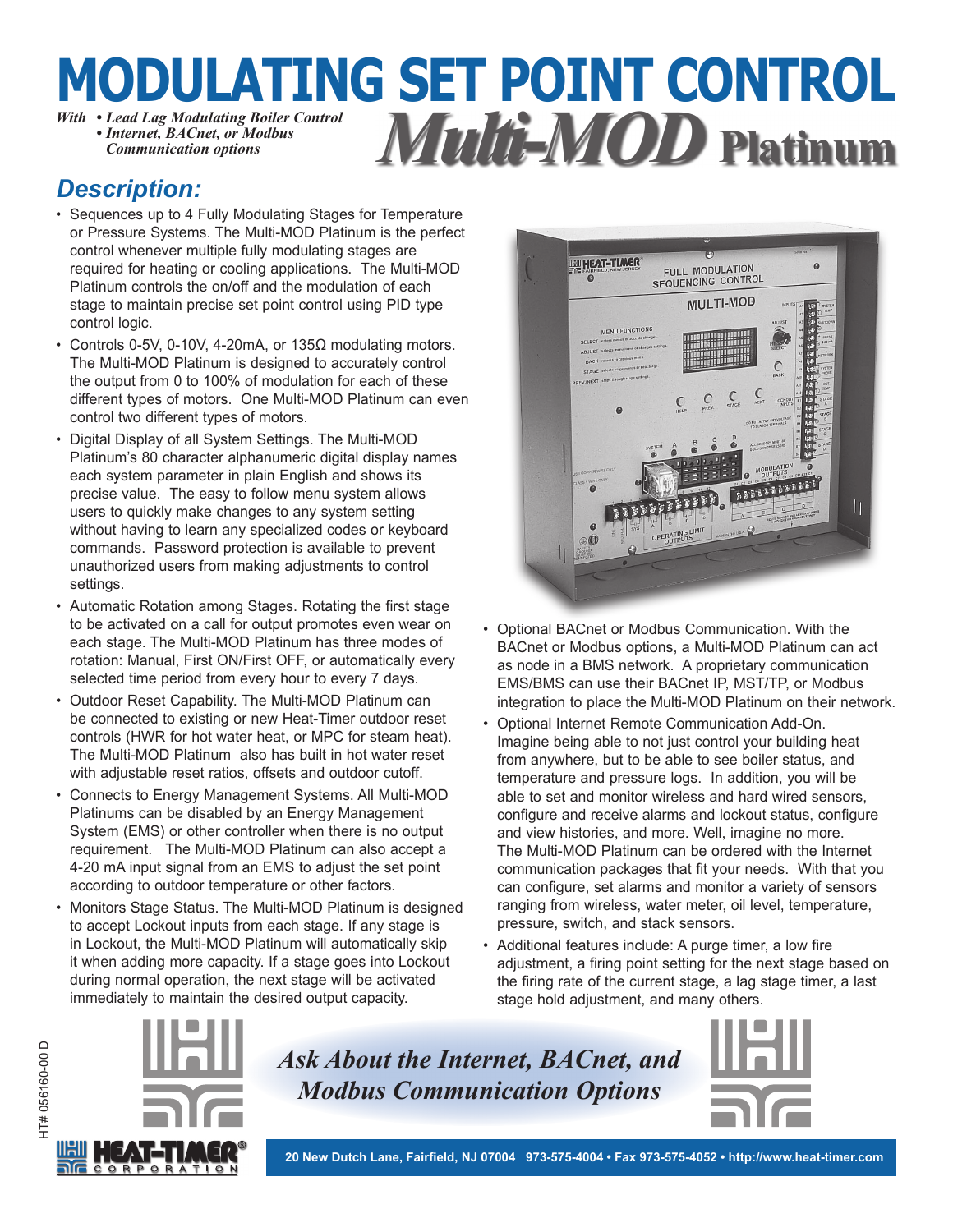## *Features:*

- All the following stage signal outputs are available:  $0-5$  V or 0-10 V - 4-20 mA - 135 Ω
- The following are field selectable
- Rotation type: Manual, first on/first off, or automatic every adjustable time period from every hour to every 41 days
- Input type: Temperature, pressure, 4-20mA, or interface to outdoor reset controls HWR or MPC
- Temperature display: ºFahrenheit or ºCelsius
- Lockout inputs for each stage allow the Multi-MOD Platinum to automatically begin activating the next stage if a stage goes into Lockout
- Capability of connecting to Heat-Timer network sensors or Mini-MIG boxes to monitor temperatures, pressures, oil tank levels, water meters, etc.
- A System output relay is provided and is energized when output is required. It will remain on for an adjustable time delay after the last stage turns off
- System Prove input must be made before stages are activated
- Adjustable PID type logic or throttling range controls stage loading/unloading
- Parallel loading mode–used when boiler recommends higher efficiencies at lower firing points
- Remote enable/disable function
- Remote set back feature
- Adjustable purge, lag stage delay, system run-on delay, and standby timers
- Adjustable ignition and modulation start points
- Lead stage will not turn off until the system temperature or pressure exceeds an adjustable range from the set point value, preventing short cycling of the lead stage
- The Multi-MOD Platinum can be configured to accept a 4-20mA signal to remotely change the set point
- System sensor can be located up to 500' from the control module
- System sensor reading, set point, and stage information are constantly shown on the 80 character display
- Menu system provides digital display and precise adjustment of all settings
- Built-in password protection
- LEDs show status of each output relay
- Plug in field replaceable relays are rated at 6A resistive 1/3HP
- All settings and operating modes are stored permanently in EE-Prom even if power is lost
- Remote communication packages are available either at the time of order or as a field upgrade (Internet, BACnet, or Modbus)
- Hot water reset operation

# **Benefits:**

### **Easy to order, stock, or field upgrade**

- The base Multi-MOD Platinum unit can accommodate temperature, pressure, or 4-20mA inputs, and 0-5V, 0-10V, 4-20mA and 135Ω modulating motors.
- When ordering, you only need to specify the input sensor type and the output modulating motor type.
- If the system changes in the future, both sensors and output modules can be upgraded in the field.

#### *Easy to install*

A single 13" x 13" enclosure contains all Multi-MOD Platinum hardware and software.

- Only one sensor is required and it can be installed in any convenient location up to 500' from the Multi-MOD Platinum panel.
- Large, clearly marked 3/8" terminals facilitate wiring with standard screwdrivers.
- The 80 character display and easy to use menu system will guide you through all necessary settings.
- Every setting is displayed, eliminating guesswork about the precise value.

### *Easy to use*

- After initial configuration, the Multi-MOD Platinum needs no further adjustment.
- Glancing at the 80-character display provides you with all the necessary operating information —system sensor value, setting, and output stage status.
- The PID algorithm will adjust for changes in load based on ambient conditions, outdoor conditions, or process demands.
- Lockout and System Prove inputs allow the Multi-MOD Platinum to quickly adjust to output stage or other system problems.
- The remote enable/disable function turns the Multi-MOD Platinum off automatically when no output is needed.

#### *Fuel saving*

- The Multi-MOD Platinum is unique among lead-lag systems in that is PID algorithm controls to precisely the desired set point. Unlike other systems, it does not bring all stages up to high modulation and then back them down until the desired set point is obtained. The Multi-MOD Platinum does not waste energy by activating unneeded stages and running them in the inefficient high modulation mode.
- The Multi-MOD Platinum has a built in Setback capability that lowers the set point when less output is required. This can be enabled from an EMS, a remote controller, or a manual switch.

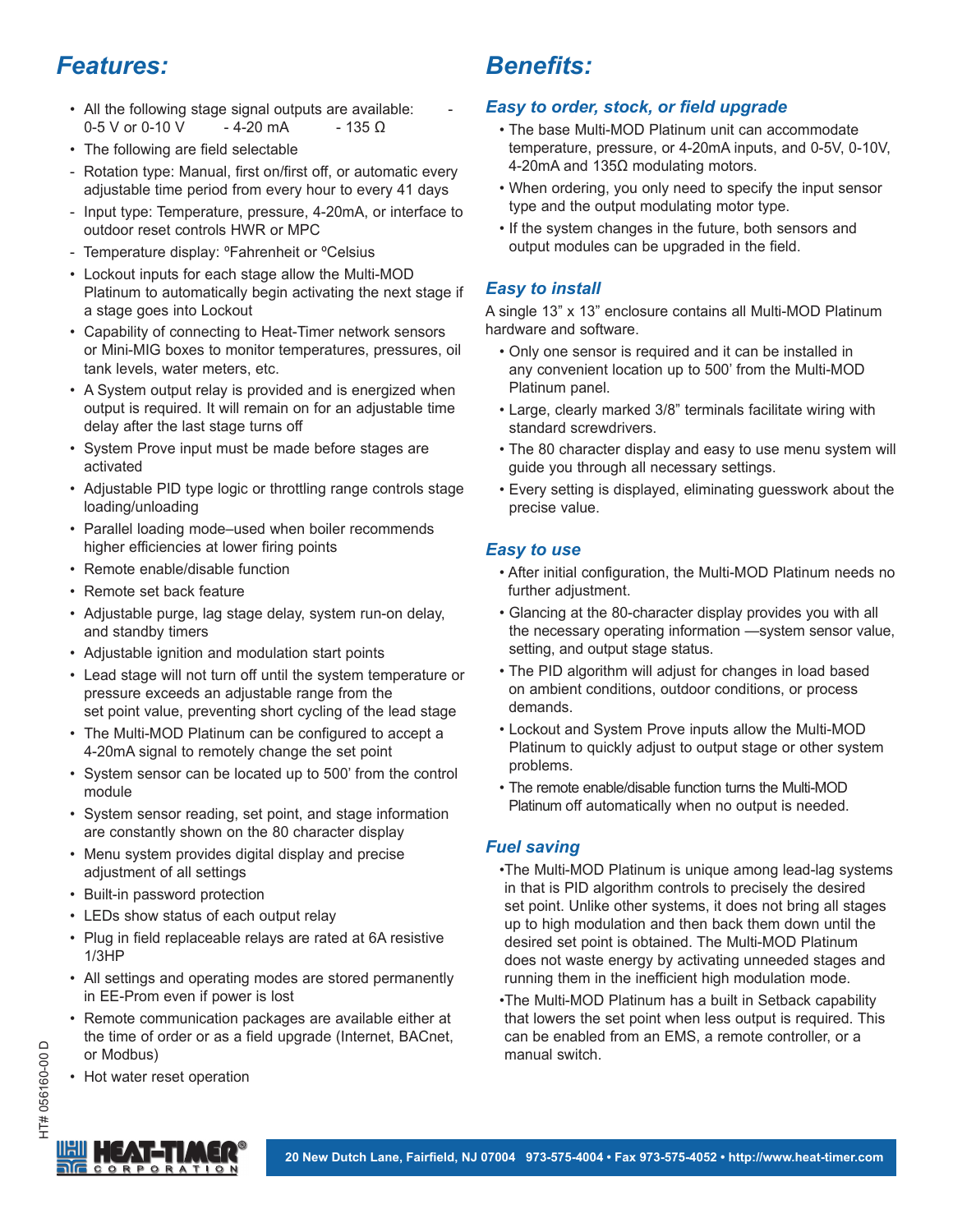- The remote enable/disable function allows an external control to shut the Multi-MOD Platinum down when no output is required, instead of relying on personnel to remember. For example, when the outdoor temperature rises above a desired point, a temperature controller output can disable the Multi-MOD Platinum.
- A Multi-MOD Platinum operating in heat mode can realize the fuel saving benefits of outdoor reset. A Multi-MOD Platinum can be controlled by Heat-Timer's outdoor reset control for hot water (HWR), for steam heat (MPC), or for a vacuum steam system (SRC). A Multi-MOD Platinum can also accept remote 4 20 mA set point.

#### *Prolong output stage life*

 • The automatic lead stage rotation evenly distributes the wear on all available stages.

- The available rotation options allow you to pick the optimum schedule for your output stages.
- The purge time sets the minimum run time for any stage, preventing harmful short cycling.
- Short cycling prevention tools are built into the Multi-MOD Platinum software. As described in the previous section, on a cold start, the Multi-MOD Platinum does not bring all stages up to high modulation and then back them down. Stages are only enabled when they are required.
- The Multi-MOD reduces Short cycling of the lead stage during low load conditions using the Last Stage Hold setting. It allows the system temperature or pressure to vary from the set point before turning the last stage off.
- Stages are never turned off in high modulation, which can be very harmful. The Multi-MOD Platinum backs the modulation down to low before stages are turned off.

### **Multi-MOD Platinum Specifications**

| Operating Mode Heating/Cooling             |
|--------------------------------------------|
| Lead Stage Rotation                        |
| Manual                                     |
| First On/First Off                         |
| Automatically. Every hour to every 41 days |
| Output Types. 0-5V, 0-10V, 420mA, 135Ω     |
| Stage Modes Off, Auto, On, Standby, Manual |
|                                            |
| Output Rating 6A resistive, 1/3HP          |
| Operating Ambient Temperature 20 to 120°F  |
|                                            |
|                                            |
|                                            |
| Sensor Accuracy                            |
|                                            |
|                                            |
| Temperature display Field select °F or °C  |
| Sensor Ranges                              |
| Temperature 30 to 250°F (-35 to 120°)      |
| Pressure 0 to 15, 30, 100, 200, or 300psi  |
|                                            |
| Modulation Start Point 0% to 100%          |
| Operating Mode Normal or Process           |

| Modulating Mode. Normal or Parallel                                |
|--------------------------------------------------------------------|
| Purge Delay 1.0 to 10.0 minutes                                    |
| Lag Stage Delay $\ldots \ldots \ldots \ldots \ldots \ldots \ldots$ |
| System Run On Delay 0 to 30 minutes                                |
| Standby Time 0 to 60 minutes                                       |
| Setback                                                            |
| Temperature. 0 to 75°F (0 to 42°C)                                 |
| Pressure (0-15 or 0-30). 0-7.5 psi                                 |
|                                                                    |
|                                                                    |
| Pressure (0-300) 0-200psi                                          |
| Last Stage Hold                                                    |
| Temperature 0 to 30°F (0 to 30°C)                                  |
| Pressure (0-15 or 0-30) 0-3psi                                     |
| Pressure (0-100, 200, or 300) 0-10% of range                       |
| Shutdown Input Dry Contact Only                                    |
| System Prove Input Dry Contact Only                                |
| Lockout Inputs Dry Contact Only                                    |
| 4-20mA External Input Pressure or temperature                      |
|                                                                    |
| Reset Offset (+40°F) (-40°F)                                       |
| <b>Remote Communication Options</b>                                |
| Internet (RINET) through www.htcontrols.com                        |
| BACnet IP or MSTP (BAC)                                            |
| <b>MODBUS RTU (BUS)</b>                                            |